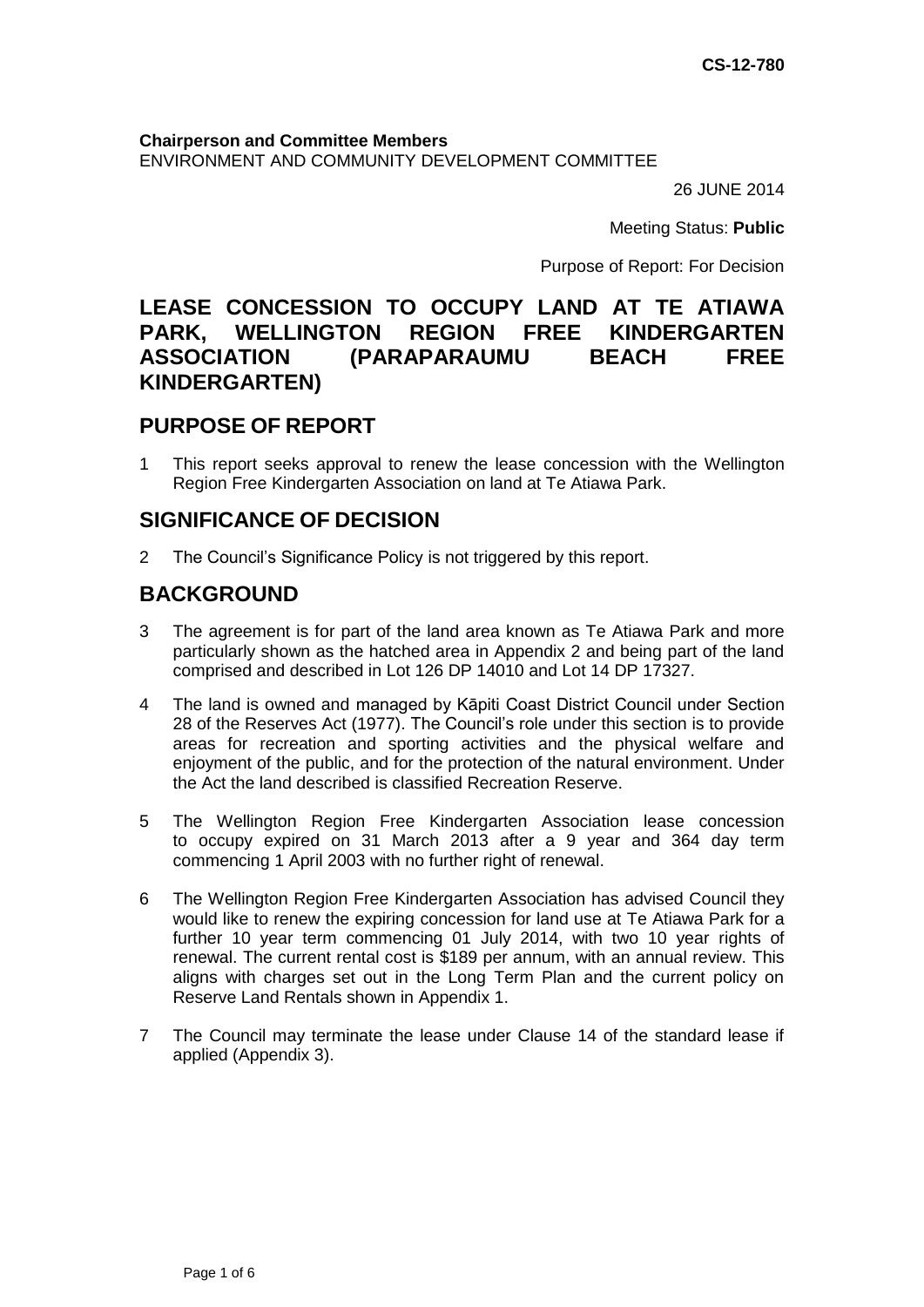# **CONSIDERATIONS**

### **Issues**

- 8 A "concession" by definition is a permit, lease or licence which allows any activity authorised by the concession document under the provisions of Section 59A of the Reserves Act 1977.
- 9 There are limitations on activities that are permitted on this site subject to the Reserves Act 1977. The activities proposed are consistent with the site's land classification which is designated recreation reserve.
- 10 The Wellington Region Free Kindergarten Association, under different names, has had concessions to occupy land at Te Atiawa Park since 1973. The area to be occupied is shown in Appendix 2.
- 11 It is proposed the concession activity will continue to provide a space solely for the purposes associated with the Wellington Region Free Kindergarten Association.

### **Financial Considerations**

12 The lease will include annual rental to be paid at the appropriate rate set annually by the Council in either the Long Term Plan or Annual Plan. Costs associated with preparing a new lease are required to be covered by the Lessee.

#### **Legal Considerations**

13 New lease documentation will be drafted and will be reviewed by the Council's legal advisor before being presented to the Wellington Region Free Kindergarten Association for signing.

#### **Delegation**

14 The Committee may make a decision under the following delegation in Section B.1. paragraph 7.3 of the Governance Structure:

"Authority to exercise the functions, powers and duties of the Council under the Reserves Act 1977 or any other statute, regulation or bylaw relating to the management and control, maintenance and operation of parks and reserves, except as delegated to Community Boards or officers. This authority encompasses the power to: grant leases for reserve land."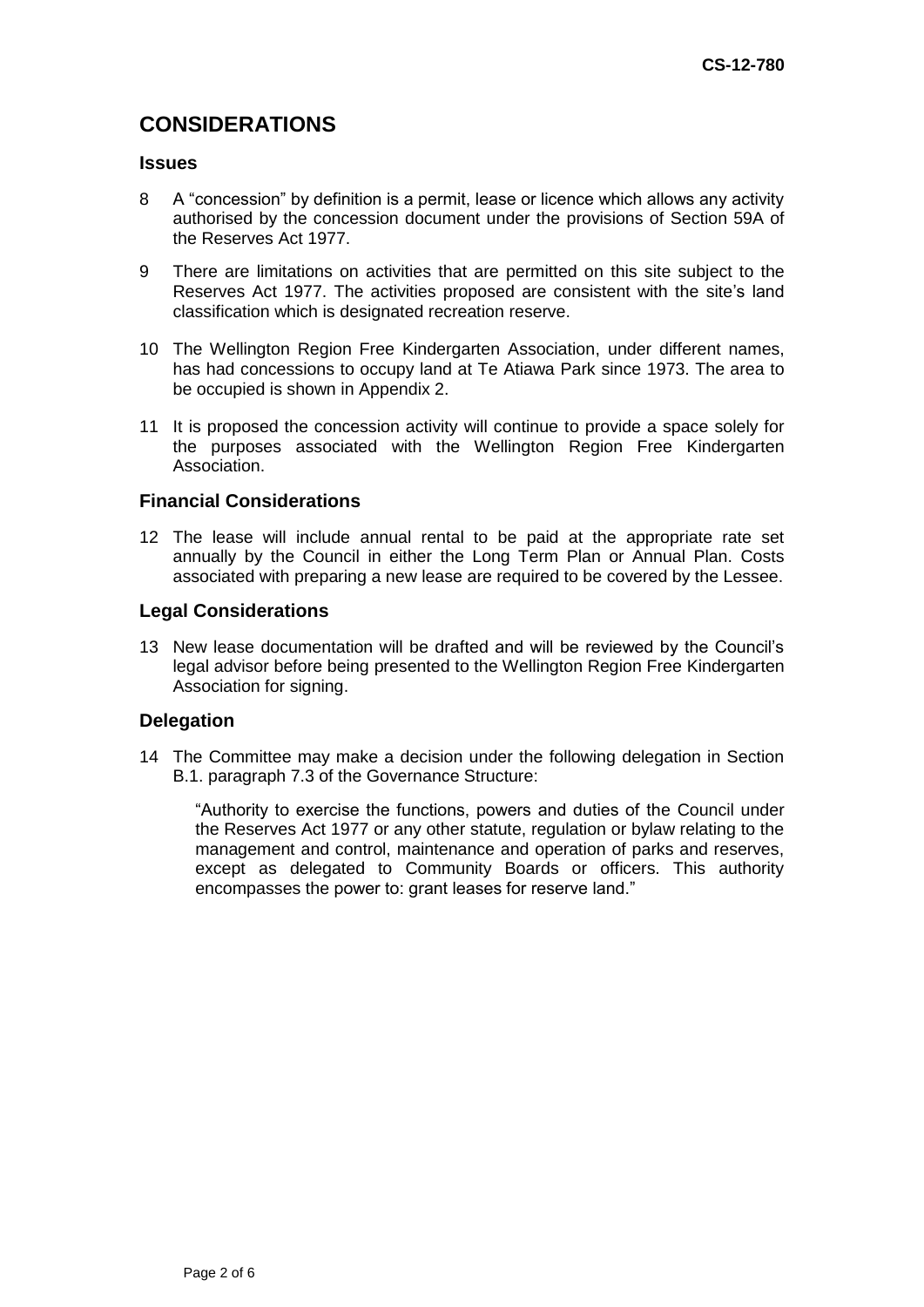## **Consultation**

15 As this is a renewal of an existing occupation since 1973 neither Community Boards, community or other agencies have been consulted in this matter. The Chair of the Paraparaumu Raumati Community Board has provided informal feedback and is supportive of the renewal.

### **Policy Implications**

16 There are no policy issues arising from this decision.

### **Tāngata Whenua Considerations**

17 There are no known issues for consideration relating to iwi or the Treaty of Waitangi.

### **Publicity Considerations**

18 No public notification is required as this concession is being treated as a reissue of permit under the Reserves Act 1977.

## **RECOMMENDATIONS**

19 That the Committee gives approval to enter into a concession for 10 years with two further 10 year rights of renewal, commencing 01 July 2014 with the Wellington Region Free Kindergarten Association, for the land at Te Atiawa Park shown in Appendix 2 to report CS-12-780 at an annual rental set by the Council in the Long Term Plan or Annual Plan.

| <b>Report prepared by:</b>                      | Approved for submission by:                       |                                                        |
|-------------------------------------------------|---------------------------------------------------|--------------------------------------------------------|
|                                                 |                                                   |                                                        |
| <b>Nathan Mourie</b>                            | <b>Tamsin Evans</b>                               | Sean Mallon                                            |
| <b>Leisure and Open Space</b><br><b>Planner</b> | <b>Group Manager</b><br><b>Community Services</b> | <b>Group Manager</b><br><b>Infrastructure Services</b> |

## **ATTACHMENTS:**

Appendix 1: Reserve Land Rentals Appendix 2: Plan of land area proposed for concession at Te Atiawa Park

Appendix 3: Standard Termination Clause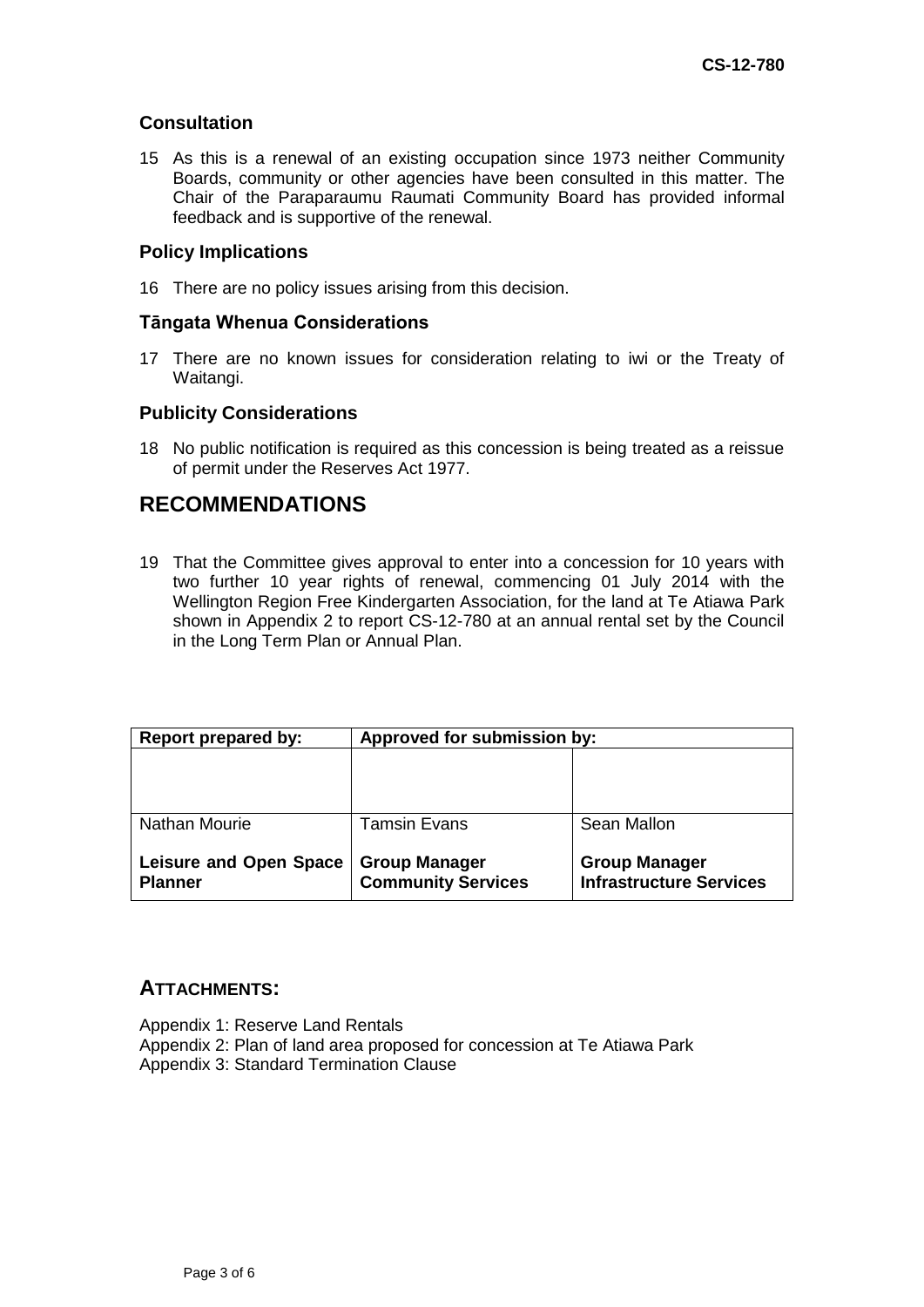## Appendix 1

| <b>KĀPITI COAST DISTRICT COUNCIL</b><br><b>Reserve Land Rentals</b> |                                                     |  |
|---------------------------------------------------------------------|-----------------------------------------------------|--|
| <b>Reserve Land Type</b>                                            | <b>Charges Effective 1 July 2013</b><br>(incl. GST) |  |
| <b>Clubs with Liquor Licences</b>                                   | \$776                                               |  |
| <b>Clubs without Liquor Licences</b>                                | \$389                                               |  |
| Craft, Hobbies and Other Activities                                 | \$311                                               |  |
| Educational (Montessori)                                            | \$311                                               |  |
| Educational (Standard)                                              | \$189                                               |  |
| <b>Youth and Service</b>                                            | \$189                                               |  |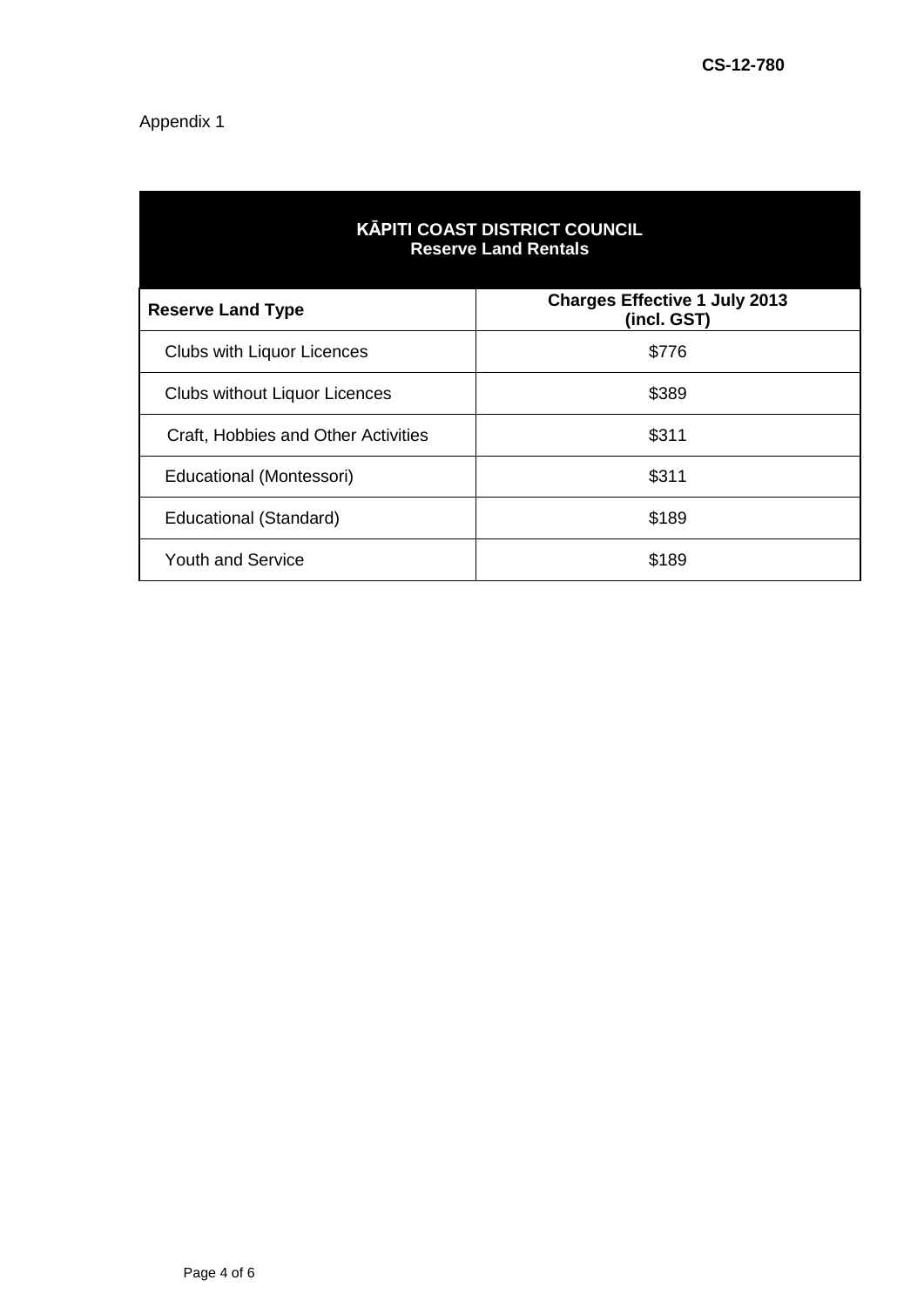

Appendix 2